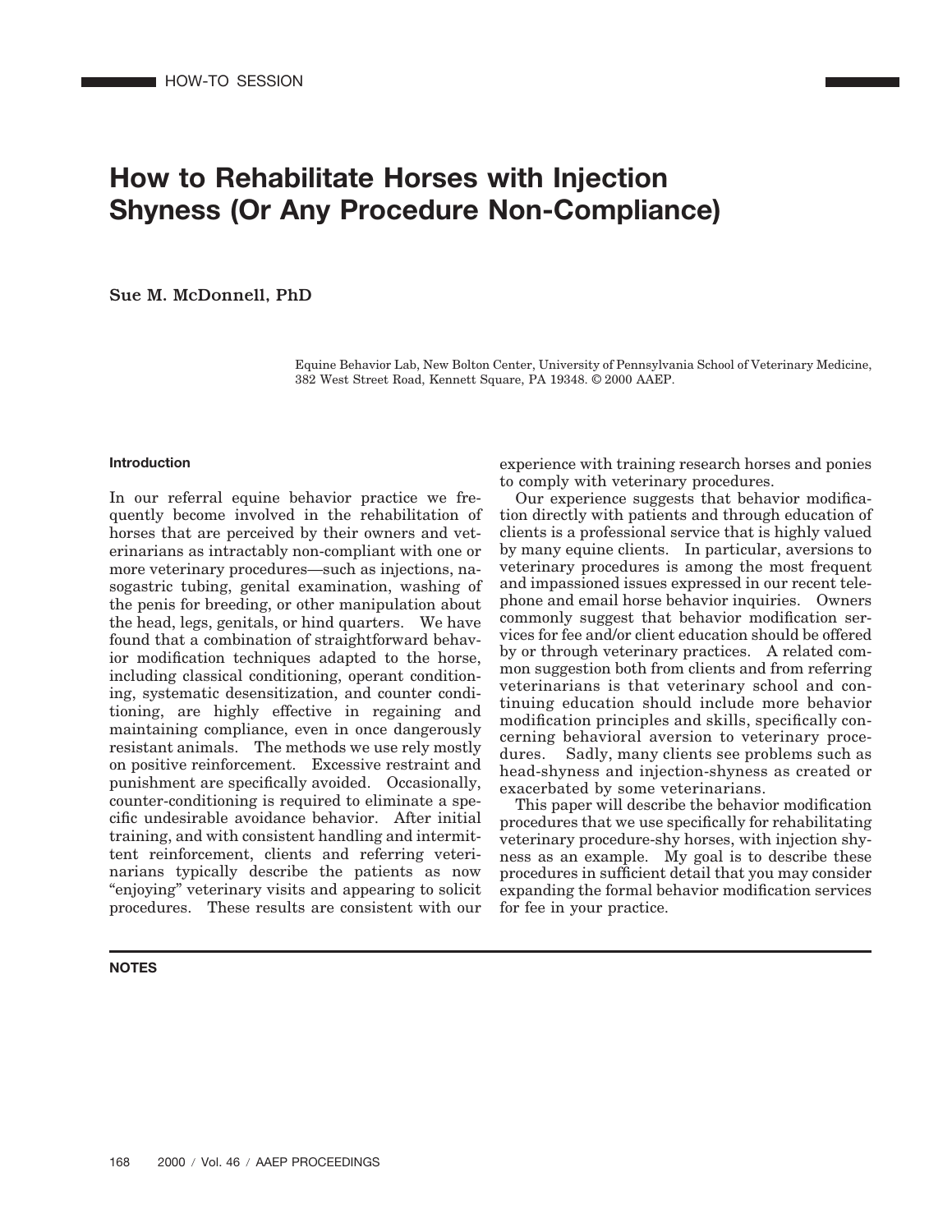## **Methods and Materials**

Equipment

Usual equipment that we use includes:

- One lead shank with a  $28-40^{\circ}$  chain lead
- Sweet feed or other highly palatable food treat
- Comfortable safety vest, helmet, and shoes as preferred to afford greater confidence
- Items for the veterinary procedure (needle and syringe in wrappers or as typically presented to your patients, alcohol wipe or spray if used).

# Work Area

We find that the best work area is a large enclosure with good footing and headroom, as opposed to any type of confining stall or stocks. Based on the horse's behavioral history, we like to contemplate all possible outcomes, and to select and clear the workspace to avoid any negative consequences of resistance to the procedure, such as crashing into objects, slipping or falling, etc. We also prefer to work in a quiet area away from animal movement, telephones, and other distractions. A large outdoor grass paddock in good weather is ideal in most cases.

## Personnel

For most horses and procedures, a team of two persons who work and communicate well together is sufficient. One is the principal procedure technician and the other assists with equipment and handling as needed. For injection shyness and other procedures near the head, sometimes it is more efficient for one handler to both hold the horse and perform the procedure. In such cases, the assistant can help with positive reinforcement. For injection shyness in particular, I like to work alone, with an assistant on site for emergency help. It is important for the hands-on team as well as observers to be able to remain patient, calm, relaxed, and methodical. For example, if someone fears injections themselves, they may not be able to avoid conveying fear to the animal.

# **Procedures**

We encourage the view that behavior modification is just another opportunity for the horse to learn that it can work for a positive outcome. The *work* in this case is tolerance of a mildly aversive experience. This view puts the focus on establishing a new positive behavior pattern for the horse (and sometimes for the people) as opposed to eliminating undesirable behavior. With the understanding that animals are born naïve to veterinary procedures, the horse's current non-compliant behavior is likely the result of a keen ability at associative learning. That same ability will enable the horse to now learn positive associations that form the basis of compliance instead of resistance. I firmly believe that the smarter the horse is in classical and operant learning paradigms, the more likely it is to develop problems in the first place.

We customize and implement a plan for each horse and facility within the framework of systematically providing the animal the opportunity to simultaneously learn three related simple "concepts": (1) the procedure is not too painful; (2) the procedure is followed by a reward; and (3) ordinary resistance or reaction will not stop the procedure nor direct the technician's behavior.

**For the horse to learn that the procedure really doesn't hurt,** it must experience one or more replicates of the procedure with minimal pain, stress, or commotion. Of course, it helps to ensure that the procedure is in fact as painless as possible, at least at first. For injection shyness, this means a small gauge needle (26 gauge for training, and as small as possible for continued treatments), an expeditious gentle single stick, relaxed body posture and a calm and quiet manner of technician and handler, minimal restraint, and avoidance of any commotion or accidents associated with the procedure. A large part of conveying this concept involves allowing some "wiggle room," at least initially. Working in an open area allows the horse to move somewhat without crashing into objects, getting cornered, or otherwise creating a wreck. Aggressive restraint and accidents and other commotion in essence confirm to a horse that these procedures are actually negative.

**For the horse to learn that the procedure leads to a reward,** it needs to experience one or more replicates of the procedure (or successive tolerable approximations or sequential elements of the procedure) followed immediately with positive reinforcement. Unlike the naïve horse, the non-compliant horse has likely learned by negative experiences that the procedure is negative. So a greater number of rewarded replicates may be necessary for the elements and the sequence to lose their negative value and take on appreciable positive value to the horse.

We begin with an assessment of exactly how the horse responds to the procedure. We want to determine at what point in the preparation and the procedure the horse begins to resist, and exactly how the horse resists. Based on when the horse appears to begin to anticipate the impending aversive procedure, you can back up to perform and reward for steps preliminary to the point of anticipation. You may need to go through the preliminary steps of a procedure several times reinforcing each element individually without actually performing the potentially aversive aspect. We think of this as reversing the valence of each element from negative to positive. Then the positive elements can be gradually linked into the orderly sequence, finally adding the actual aversive portion (actual needle stick) of the procedure. Each increment of progress in the sequence is rewarded.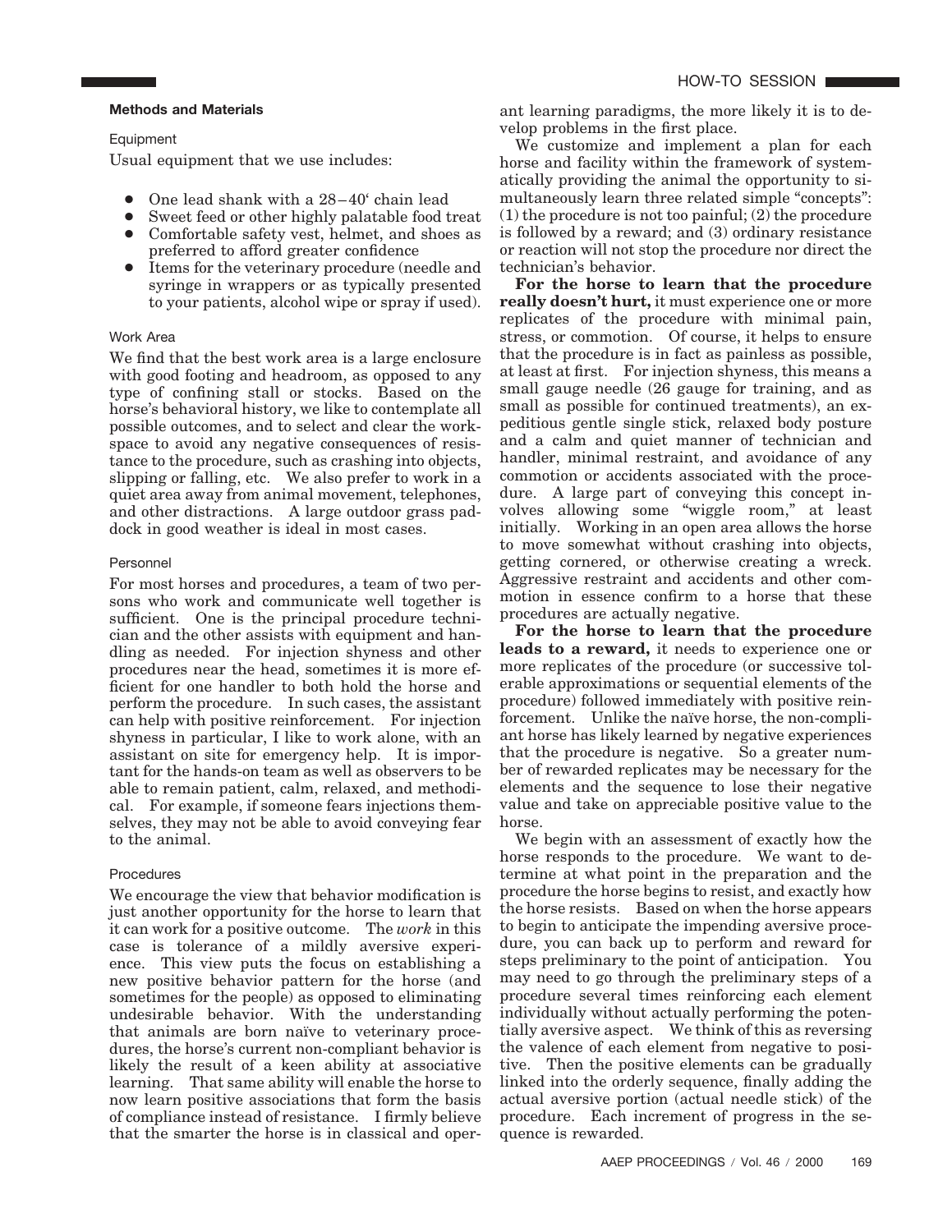Thus, for the example of a jugular stick, if the horse turns out to begin to react negatively just as you remove the needle cap, you can initially begin the training by repeating and reinforcing each of the earlier preliminary elements—approaching the horse, taking the syringe out of your pocket, taking the syringe out of the wrapper, applying the alcohol (if you do that), holding off the jugular, tapping the vein, or whatever else you do specifically. Once each of these preliminary elements are well tolerated and appear to be a conditioned stimulus for a reward, then proceed on to the uncapping of the needle and the remaining elements. In this process, we use behavioral criteria for moving on to the next element. Specifically, we observe for signs of anticipation of the reward as an indicator that the horse now perceives a particular element as positive. For even the most procedure-shy cases, it typically takes less than 10 replicates of an element to reach this behavioral criterion. For some technicians, it is fun to watch and compare horses on the number of replicates "to reach behavioral criterion," while for others it seems simpler to just work in replicates of 10 rewards for each element. Either approach works well. Once all the preliminary elements appear to be perceived as positive, start building and rewarding the orderly sequence of the procedure. Finally, add the actual needle stick, or an approximation of it followed immediately by reward. Sometimes it is useful to simultaneously offer the reward and stick. The movement of the head into a deep grain bucket can simultaneously serve to partially distract the horse from the actual aversive stick.

The reward we almost always find most useful is a highly palatable food treat such as sweet feed (primary reinforcer) and/or a verbal phrase (secondary reinforcer) that becomes positive by association with the primary reinforcer. Initially use sweet feed paired with the phrase "Good Boy/Girl" spoken in consistent intonation and rhythm. If people have difficulty maintaining a standard secondary verbal reinforcer, a clicker or other auditory tone can be substituted. These usually require the use of a hand to deliver, so are not as handy as a spoken phrase. Once people appreciate the power of the consistent verbal phrase they usually can concentrate to maintain consistent spoken delivery, even in near-crisis situations. We routinely use a few grains of sweet feed in a deep bucket, as opposed to feeding a treat from the hand. Feeding the reward from one specific bucket limits the development of "mouthiness." A few grains in the bottom of the bucket take advantage of the learning principle that small rewards that require some effort appear to be more effective than readily available generous amounts. Also, if the horse takes large mouthfuls for each increment in progress, satiation will effectively diminish the reward value. We also sometimes find it useful to withhold one or more grain feedings before training to increase the value of the

food reinforcer. Initially, give the reinforcement on a continuous schedule (every successful increment in compliance).

Throughout the process, the goal is a general trend of progress, rather than instantaneous compliance with the entire procedure. Individual session goals can be custom-defined to fit the horse, technician, and situation. It is also helpful for the technician to appreciate that eventually successful horses sometimes have decrements in compliance along the way. We recommend that decrements be calmly ignored (not punished and not rewarded). It is useful to try to end a session with improvement, or at least a positive response. Strong voice tones, rigid body postures, over-restraint, or explosive wrecks can represent inadvertent punishment sending the message that this really is a nasty procedure and with which the person doing it is to be avoided and feared. If this should happen, simply return to a task with which you are sure that the horse will successfully comply before ending a session. Then make plans to move forward from there in future sessions.

**For the horse to learn that ordinary resistance does not interrupt the procedure,** we recommend anticipating the resistance and organizing the situation so that you can calmly stay with the horse as much as is safely possible. These sessions often begin with the horse exhibiting mild resistance—moving away, lifting the head, threatening to kick or bite. Calmly "riding it out" rather than pausing will allow the horse to learn that simple movement or mild resistance is not effective in stopping the procedure. Another common inadvertent mistake is to react (scold, hit, or simply flinch or jump back) each time the horse flinches or moves. Some horses appear to read your reaction as confirmation that this is indeed scary. Also in this situation, some horses tend to quickly learn a game of directing your behavior. They flinch—you jump they flinch—you jump. This has two inherent rewards for the horse. The horse effectively avoids what it perceives as a threatening procedure, and it plays the apparently amusing game of "Make person jump!" Again, a large open space with good footing without hazardous obstacles better facilitates calmly committing to "riding out" the procedure. For some procedures it is easier for a single handler/ technician than for a team to effectively stay with a moving horse. Also, safety gear can increase the confidence of the personnel to stay with the horse.

Eventually the horse should be weaned off continuous primary reinforcement. Intermittent primary and continuous secondary reinforcement for completion of major increments or the entire procedure is the eventual goal. Say "Good Boy" for increments of compliance, but give a grain treat as needed to maintain its positive value.

## Dangerous Resistance

In extreme cases, the horse has learned to avoid the procedure by aggressively resisting. For example,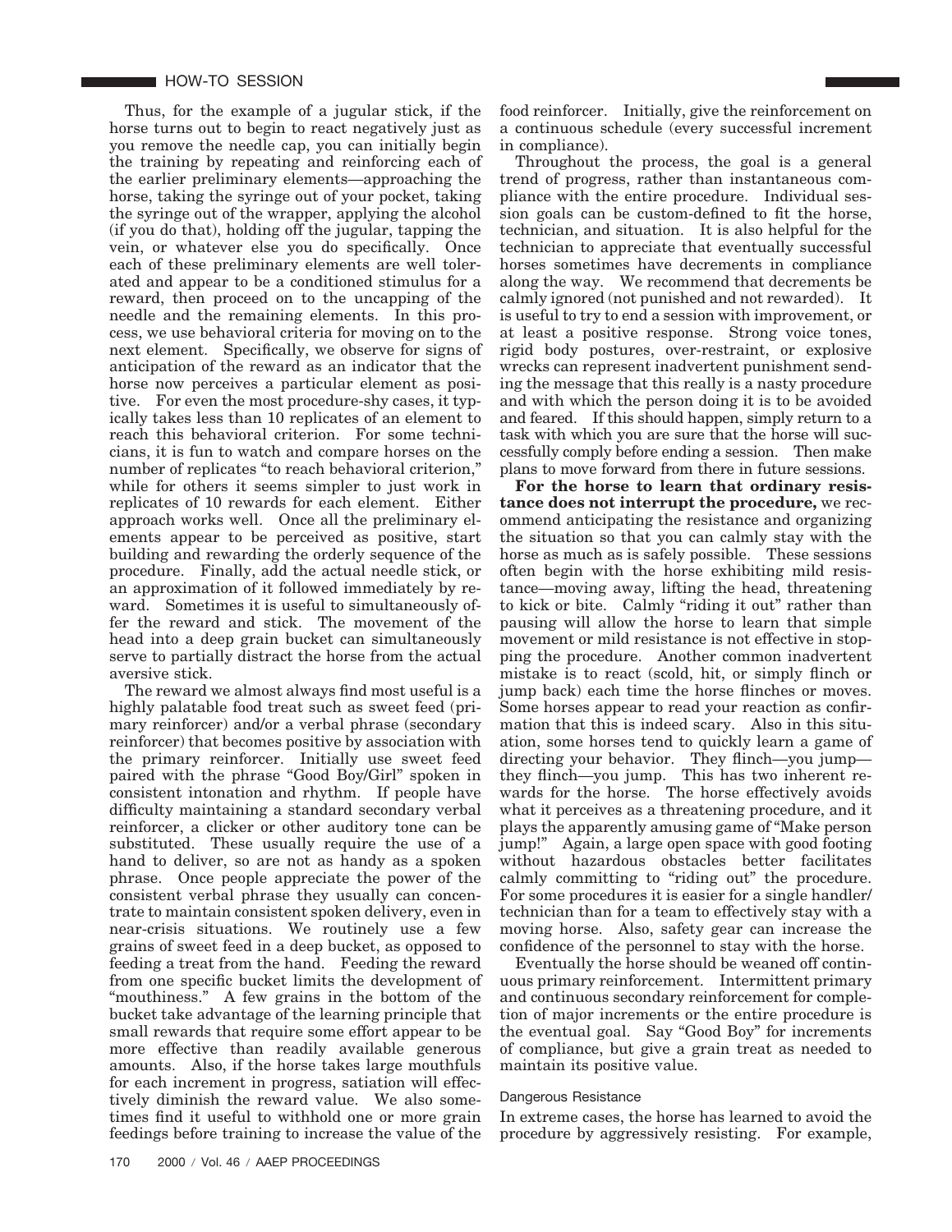in the cases of severe injection-shyness the horse may throw its head, rear, and/or lunge toward the handler each time the veterinarian approaches. In such cases we begin with specific operant and counter-conditioning procedures aimed at teaching the horse to stand on the ground for a food reward in the presence of the veterinarian and the preliminary steps of the procedure. We do this by either waiting for the horse to stand still and lower its head in submission and then offering the reward, or alternatively by applying gentle pressure of a relaxed hand on the bridge of the nose until the horse lowers its head and relaxes. This is repeated, rewarding each lowering of the head until the horse responds immediately, showing signs of learning the association of his behavior and the reward. Again, about 10 replicates of this procedure alone, followed by 10 replicates of one or more elements of the veterinary procedure which tended to provoke the resistance, is typically adequate. In some cases, we have found it necessary to counter-condition the horse to take three steps backward and then lower the head as a substitute for rearing or lunging behavior.

# **Results and Discussion**

Using the methods described, we have had excellent success regaining and maintaining compliance with quite a variety of mildly aversive veterinary procedures. These methods have been remarkably successful with horses of all ages and sizes, now including hundreds of client-owned and research horses. Results have been positive regardless of past experience of the horse or degree of "intractability" at the time of referral. We have also had reasonable success teaching people of all levels of horse experience to do these procedures. Timing of reinforcement and consistent response-contingent reinforcement are the major skills for people to master to become most efficient at these procedures. In addition to their usefulness in rehabilitating specific problem cases, these techniques are useful with all equine patients to avoid the development of problems. The same techniques are useful in general management of horses, to gain compliance with ear clipping, fly spraying, or mane and tail grooming. The same procedures also work with all species. An investment in acquiring the basic behavior modification skills is usually judged well worthwhile.

These methods take advantage of the horse's strong capacity for positive reinforcement-based associative learning, and its apparently strong willingness to "work" for primary and secondary reinforcement. Species comparisons indicate that horses learn these associations much faster than dogs, for example. The actual hands-on time for rehabilitation is typically very low (minutes for mild aversions to a few hours total time for severe cases). Ongoing intermittent reinforcement to maintain compliance requires little additional time.

Effort is obviously much less than that required to continually "deal with" a non-compliant horse.

An interesting aspect of this type of behavior modification is that once the animal learns that the aversive aspect of the procedure is followed by reward, it typically appears to willingly tolerate, and sometimes solicit, mildly aversive procedures. For example, it is at this point that horses often run up to the veterinarian apparently soliciting veterinary procedures. At this point, most horses show behavioral signs of appreciating where you are in the procedure, as indicated by body postures, sighs, and salivation in anticipation of the reward as the procedure nears the end.

A common question concerns possible usefulness of sedatives or tranquilizers as an adjunct to rehabilitation, particularly for dangerously procedureshy individuals. Most horses learn best when fully awake and alert. So sedation at a level that effectively quiets such a horse usually severely delays learning. The common anxiolytic drugs, such as diazepam, release aggressive behavior in horses. This is typically counterproductive in violently procedure-resistant horses. If used in the case of injection-shy horses, oral medications as an aid in rehabilitation are the more practical than injectable.

A common mistake is to fail to maintain simple compliance-contingent reinforcement. In other words, there is a tendency to drift toward using too much or non-contingent positive reinforcement (too many meaningless treats and "Good Boy"s). The drift typically begins soon after one recognizes the remarkable power of positive reinforcement. For the animal to learn, it has to "understand" the contingencies. Extraneous reward can be confusing. Similarly, most horses progress more rapidly when verbal conversation is limited to just the one standard secondary reinforcement phrase ("Good Boy"). When there is too frequent or too complicated or too varied conversation with the horse, speech becomes meaningless or confusing. Also, when a once noncompliant horse shows a remarkable increment of improvement, it seems natural for the people to burst out into exuberant verbal and tactile praise. In some situations, this appears to complicate the learning environment and slow progress. A methodical, calm, simple manner seems to enhance progress.

Another common mistake probably stems from some of the other ways of "dealing with" procedureshy horses. Some people tend to vary, abbreviate, or skip the preliminary steps, as if to fool or sneak up on the horse. For example, they may even cover an eye on the side of the injection. This is completely counterproductive for this type of training. The goal is to teach the horse that this procedure and all that leads up to it is positive. So you should specifically try to do as many preliminary steps as methodically and conspicuously as possible, at least initially. Eventually most horses will reach a point of generalized compliance and trust with any procedure in any order. But initially, con